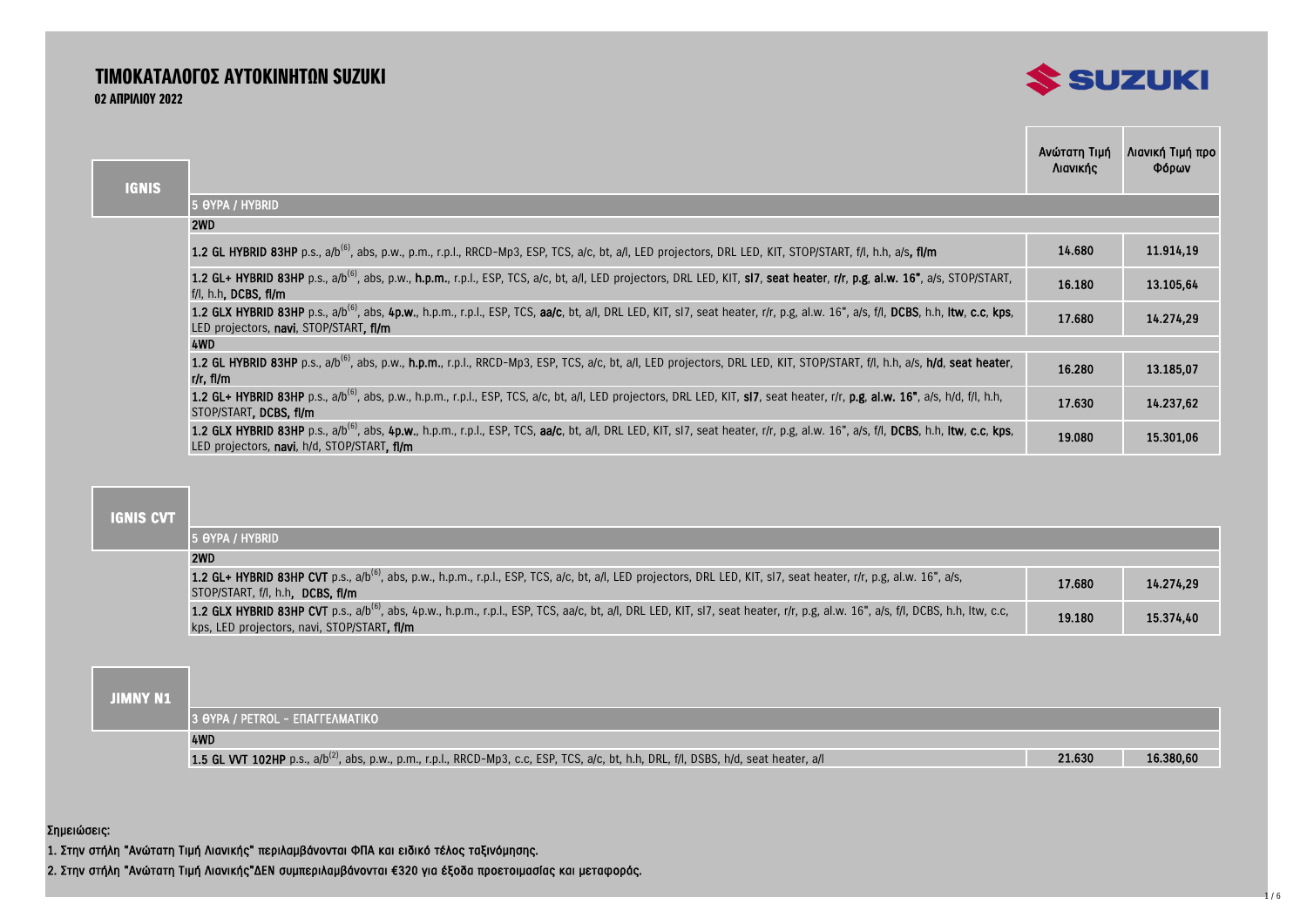# ΤΙΜΟΚΑΤΑΛΟΓΟΣ ΑΥΤΟΚΙΝΗΤΩΝ SUZUKI 02 ΑΠΡΙΛΙΟΥ 2022



|              |                                                                                                                                                                                                                                      | Ανώτατη Τιμή | Λιανική Τιμή προ |
|--------------|--------------------------------------------------------------------------------------------------------------------------------------------------------------------------------------------------------------------------------------|--------------|------------------|
| <b>SWIFT</b> |                                                                                                                                                                                                                                      | Λιανικής     | Φόρων            |
|              | 15 OYPA / HYBRID                                                                                                                                                                                                                     |              |                  |
|              | 2WD                                                                                                                                                                                                                                  |              |                  |
|              | 1.2 GL HYBRID 83HP p.s., a/b <sup>(6)</sup> , abs, p.w., h.p.m., r.p.l., RRCD-Mp3, ESP, TCS, a/c, bt, a/l, DRL LED, Itw, KIT, STOP/START, a.c.c., h.h, RBS, LED projectors, fl/m                                                     | 14.380       | 11.675.93        |
|              | 1.2 GL+ HYBRID 83HP p.s., a/b <sup>(6)</sup> , abs, p.w., h.p.m., r.p.l., ESP, TCS, a/c, bt, a/l, DRL LED, Itw, KIT, p.g, al.w., f/l, sl7, seat heater, STOP/START, a.c.c., h.h, RBS, DSBS,<br>LED projectors, <b>pks, fl/m</b>      | 15,880       | 12.867,36        |
|              | 1.2 GLX HYBRID 83HP p.s., a/b <sup>(6)</sup> , abs, 4p.w., h.p.m., r.p.l., ESP, TCS, aa/c, bt, a/l, DRL LED, Itw, KIT, p.g, al.w., f/l, sI7, seat heater, h.h, RBS, DSBS, kps, LED<br>projectors, navi. STOP/START, a.c.c. pks. fl/m | 17.380       | 14.054.27        |
|              | 4WD                                                                                                                                                                                                                                  |              |                  |
|              | 1.2 GL+ HYBRID 83HP p.s., a/b <sup>(6)</sup> , abs, p.w., h.p.m., r.p.l., ESP, TCS, a/c, bt, a/l, DRL LED, Itw, KIT, p.g, al.w., f/l, sl7, seat heater, STOP/START, a.c.c., h.h, RBS, DSBS,<br>LED projectors, pks, fl/m             | 16.880       | 13.661.64        |
|              | 1.2 GLX HYBRID 83HP p.s., a/b <sup>(6)</sup> , abs, 4p.w., h.p.m., r.p.l., ESP, TCS, aa/c, bt, a/l, DRL LED, ltw, KIT, p.g, al.w., f/l, sl7, seat heater, h.h, RBS, DSBS, kps, LED<br>projectors, navi, STOP/START, a.c.c, pks, fl/m | 18.180       | 14.641,00        |

## **SWIFT CVT**

π

| 15 OYPA / HYBRID                                                                                                                                                                                                                         |        |           |
|------------------------------------------------------------------------------------------------------------------------------------------------------------------------------------------------------------------------------------------|--------|-----------|
| 2WD                                                                                                                                                                                                                                      |        |           |
| 1.2 GL HYBRID 83HP CVT p.s., a/b <sup>(6)</sup> , abs, p.w., h.p.m., r.p.l., RRCD-Mp3, ESP, TCS, a/c, bt, a/l, DRL LED, Itw, KIT, STOP/START, a.c.c., h.h, RBS, LED projectors, fi/m                                                     | 15.780 | 12.787,93 |
| 1.2 GL+ HYBRID 83HP CVT p.s., a/b <sup>(6)</sup> , abs, p.w., h.p.m., r.p.l., ESP, TCS, a/c, bt, a/l, DRL LED, Itw, KIT, p.g, al.w., f/l, sl7, seat heater, STOP/START, a.c.c., h.h, RBS,<br>DSBS, LED projectors, pks, fl/m             | 17.280 | 13.979.35 |
| 1.2 GLX HYBRID 83HP CVT p.s., a/b <sup>(6)</sup> , abs, 4p.w., h.p.m., r.p.l., ESP, TCS, aa/c, bt, a/l, DRL LED, Itw, KIT, p.g, al.w., f/l, sl7, seat heater, h.h, RBS, DSBS, kps, LED<br>projectors, navi, STOP/START, a.c.c. pks. fl/m | 18.780 | 15.081.04 |

 **SWIFT SPORT**

| 15 AYPA / HYBRID 48V                                                                                                                                                                                                                             |        |           |
|--------------------------------------------------------------------------------------------------------------------------------------------------------------------------------------------------------------------------------------------------|--------|-----------|
| 2WD                                                                                                                                                                                                                                              |        |           |
| 1.4 SPORT HYBRID 48V 129HP p.s., a/b <sup>(6)</sup> , abs, 4p.w., h.p.m., r.p.l., ESP, TCS, aa/c, bt, a/l, DRL LED, Itw, KIT, p.g, al.w., f/l, sl7, seat heater, h.h, DSBS, kps, LED<br>projectors, navi, STOP/START, a.c.c, sp, s.s., pks, fl/m | 22.180 | 17.525.22 |

Σημειώσεις:

1. Στην στήλη "Ανώτατη Τιμή Λιανικής" περιλαμβάνονται ΦΠΑ και ειδικό τέλος ταξινόμησης.

2. Στην στήλη "Ανώτατη Τιμή Λιανικής"ΔΕΝ συμπεριλαμβάνονται €320 για έξοδα προετοιμασίας και μεταφοράς.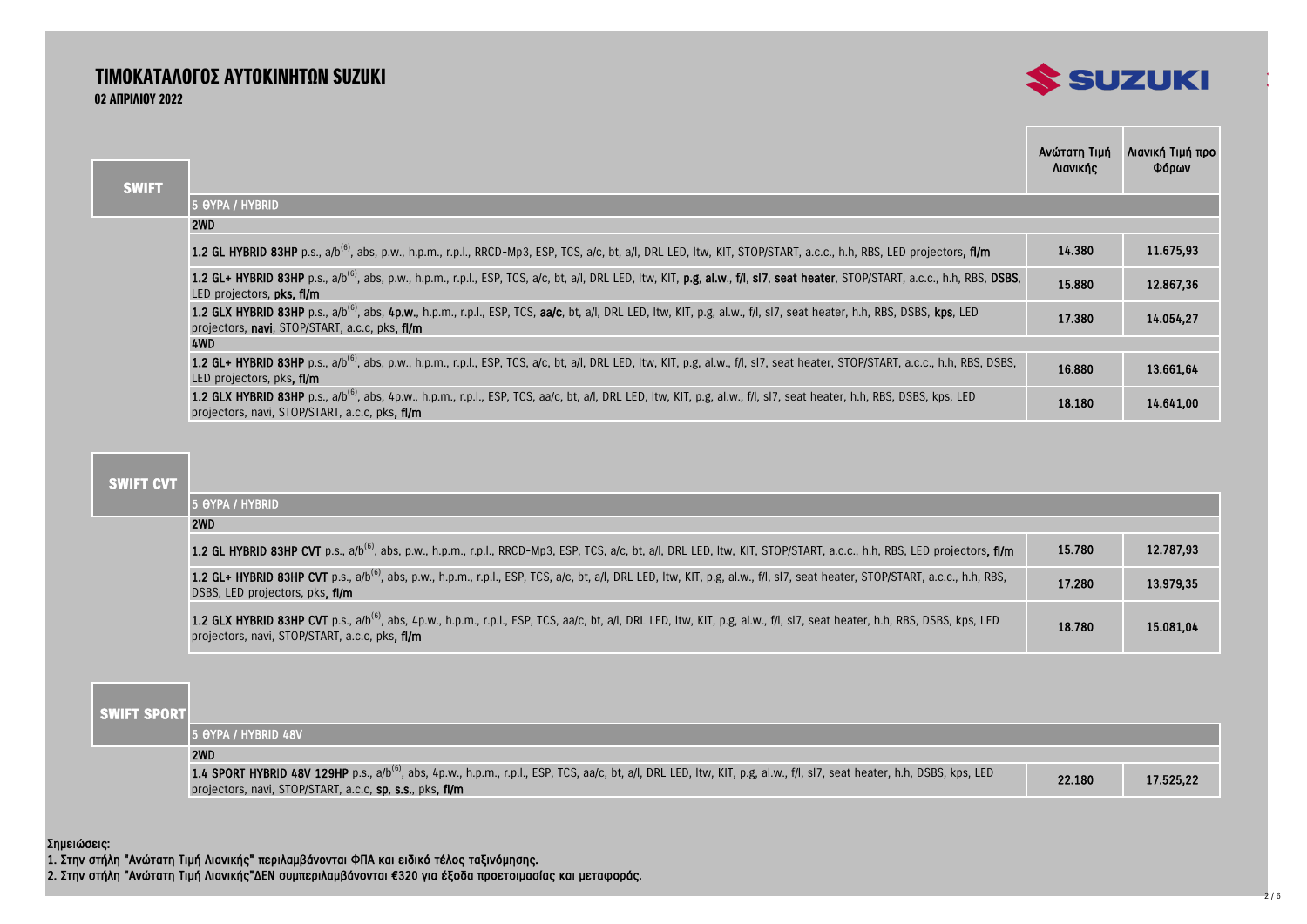# ΤΙΜΟΚΑΤΑΛΟΓΟΣ ΑΥΤΟΚΙΝΗΤΩΝ SUZUKI 02 ΑΠΡΙΛΙΟΥ 2022



| <b>VITARA</b> |                                                                                                                                                                                                                                                                           | Ανώτατη Τιμή<br>Λιανικής | Λιανική Τιμή προ<br>Φόρων |
|---------------|---------------------------------------------------------------------------------------------------------------------------------------------------------------------------------------------------------------------------------------------------------------------------|--------------------------|---------------------------|
|               | 5 OYPA / HYBRID 48V                                                                                                                                                                                                                                                       |                          |                           |
|               | 2WD                                                                                                                                                                                                                                                                       |                          |                           |
|               | 1.4 GL HYBRID 48V 129HP p.s., a/b <sup>(7)</sup> , abs, p.w., p.m., r.p.l., RRCD-Mp3, a.c.c, ESP, TCS, aa/c, bt, STOP/START, h.h, DRL LED, KIT, f/l, r/r, DSBS, LED projectors, a/l,<br>a.wipers                                                                          | 19.430                   | 15.557,76                 |
|               | 1.4 GL+ HYBRID 48V 129HP p.s., a/b <sup>(7)</sup> , abs, 4p.w., h.p.m., r.p.l., sl7, a.c.c, ESP, TCS, aa/c, bt, STOP/START, h.h, DRL LED, KIT, f/l, p.g, al.w. 17", s.r/r, Itw, seat<br><b>heater.</b> DSBS, LED projectors, a/l, a.wipers                                | 20.780                   | 16.547,85                 |
|               | 1.4 GLX HYBRID 48V 129HP p.s., a/b <sup>(7)</sup> , abs, 4p.w., h.p.m., r.p.l., sl7, navi, a.c.c, ESP, TCS, aa/c, bt, STOP/START, h.h, DRL LED, KIT, f/l, p.g, al.w. 17", s.r/r, Itw, seat<br>heater, DSBS, LED projectors, pks, k.p.s, a/l, a.wipers, suede              | 23.630                   | 18.497,23                 |
|               | 1.4 GLX SUNROOF HYBRID 48V 129HP p.s., a/b <sup>(7)</sup> , abs, 4p.w., h.p.m., r.p.l., sl7, navi, a.c.c, ESP, TCS, aa/c, bt, STOP/START, h.h, DRL LED, KIT, f/l, p.g, al.w. 17", s.r/r,<br>Itw, seat heater, DSBS, LED projectors, pks, k.p.s, a/l, a.wipers, suede      | 24.130                   | 18.832,41                 |
|               | 4WD                                                                                                                                                                                                                                                                       |                          |                           |
|               | <b>1.4 GL+ HYBRID 48V 129HP</b> p.s., a/b <sup>(7)</sup> , abs, 4p.w., h.p.m., r.p.l., sl7, a.c.c, ESP, TCS, aa/c, bt, STOP/START, h.h, DRL LED, KIT, f/l, p.g, al.w. 17", s.r/r, Itw, seat<br>heater, DSBS, LED projectors, a/l, a.wipers, h/d                           | 24.130                   | 18.794,02                 |
|               | 1.4 GLX HYBRID 48V 129HP p.s., a/b <sup>(7)</sup> , abs, 4p.w., h.p.m., r.p.l., sl7, navi, a.c.c, ESP, TCS, aa/c, bt, STOP/START, h.h, DRL LED, KIT, f/l, p.g, al.w. 17", s.r/r, Itw, seat<br>heater, DSBS, LED projectors, pks, k.p.s, a/l, a.wipers, h/d, suede         | 27.430                   | 20.958,06                 |
|               | 1.4 GLX SUNROOF HYBRID 48V 129HP p.s., a/b <sup>(7)</sup> , abs, 4p.w., h.p.m., r.p.l., sl7, navi, a.c.c, ESP, TCS, aa/c, bt, STOP/START, h.h, DRL LED, KIT, f/l, p.g, al.w. 17", s.r/r,<br>Itw, seat heater, DSBS, LED projectors, pks, k.p.s, a/l, a.wipers, h/d, suede | 27.930                   | 21.280,65                 |
|               |                                                                                                                                                                                                                                                                           |                          |                           |

## **VITARA S1- HEV 6AGS**

5 ΘΥΡΑ / S1-HEV 6AGS

## $2WD$

| ----                                                                                                                                                                                        |        |           |
|---------------------------------------------------------------------------------------------------------------------------------------------------------------------------------------------|--------|-----------|
| 1.5 GL+ S1-HEV 6AGS 116HP p.s., a/b <sup>(7)</sup> , abs, 4p.w., h.p.m., r.p.l., sl7, a.c.c, ESP, TCS, aa/c, bt, STOP/START, h.h, DRL LED, KIT, f/l, p.g, al.w. 17", s.r/r, Itw, seat       | 23.980 | 18.731.86 |
| heater, DSBS, LED projectors, a/l, a.wipers                                                                                                                                                 |        |           |
| 1.5 GLX S1-HEV 6AGS 116HP p.s., a/b <sup>(7)</sup> , abs, 4p.w., h.p.m., r.p.l., sl7, navi, a.c.c, ESP, TCS, aa/c, bt, STOP/START, h.h, DRL LED, KIT, f/l, p.g, al.w. 17", s.r/r, ltw, seat | 26.780 | 20.591.89 |
| heater, DSBS, LED projectors, pks, k.p.s, a/l, a.wipers, suede                                                                                                                              |        |           |
| 1.5 GLX SUNROOF S1-HEV 6AGS 116HP p.s., a/b <sup>(7)</sup> , abs, 4p.w., h.p.m., r.p.l., sl7, navi, a.c.c, ESP, TCS, aa/c, bt, STOP/START, h.h, DRL LED, KIT, f/l, p.g, al.w. 17",          | 27.280 | 20.917.73 |
| s.r/r, Itw, seat heater, DSBS, LED projectors, pks, k.p.s, a/l, a.wipers, suede                                                                                                             |        |           |
| 4WD                                                                                                                                                                                         |        |           |
| 1.5 GL+ S1-HEV 6AGS 116HP p.s., a/b <sup>(7)</sup> , abs, 4p.w., h.p.m., r.p.l., sl7, a.c.c, ESP, TCS, aa/c, bt, STOP/START, h.h, DRL LED, KIT, f/l, p.g, al.w. 17", s.r/r, ltw, seat       | 26.780 | 20.538.71 |
| heater, DSBS, LED projectors, a/l, a.wipers, h/d                                                                                                                                            |        |           |
| 1.5 GLX S1-HEV 6AGS 116HP p.s., a/b <sup>(7)</sup> , abs, 4p.w., h.p.m., r.p.l., sl7, navi, a.c.c, ESP, TCS, aa/c, bt, STOP/START, h.h, DRL LED, KIT, f/l, p.g, al.w. 17", s.r/r, Itw, seat | 30.080 | 22.667.74 |
| heater, DSBS, LED projectors, pks, k.p.s, a/l, a.wipers, h/d, suede                                                                                                                         |        |           |
| 1.5 GLX SUNROOF S1-HEV 6AGS 116HP p.s., a/b <sup>(7)</sup> , abs, 4p.w., h.p.m., r.p.l., sl7, navi, a.c.c, ESP, TCS, aa/c, bt, STOP/START, h.h, DRL LED, KIT, f/l, p.g, al.w. 17",          | 30.580 | 22.990.32 |
| s.r/r, Itw, seat heater, DSBS, LED projectors, pks, k.p.s, a/l, a.wipers, h/d, suede                                                                                                        |        |           |

### Σημειώσεις:

1. Στην στήλη "Ανώτατη Τιμή Λιανικής" περιλαμβάνονται ΦΠΑ και ειδικό τέλος ταξινόμησης.

2. Στην στήλη "Ανώτατη Τιμή Λιανικής"ΔΕΝ συμπεριλαμβάνονται €320 για έξοδα προετοιμασίας και μεταφοράς.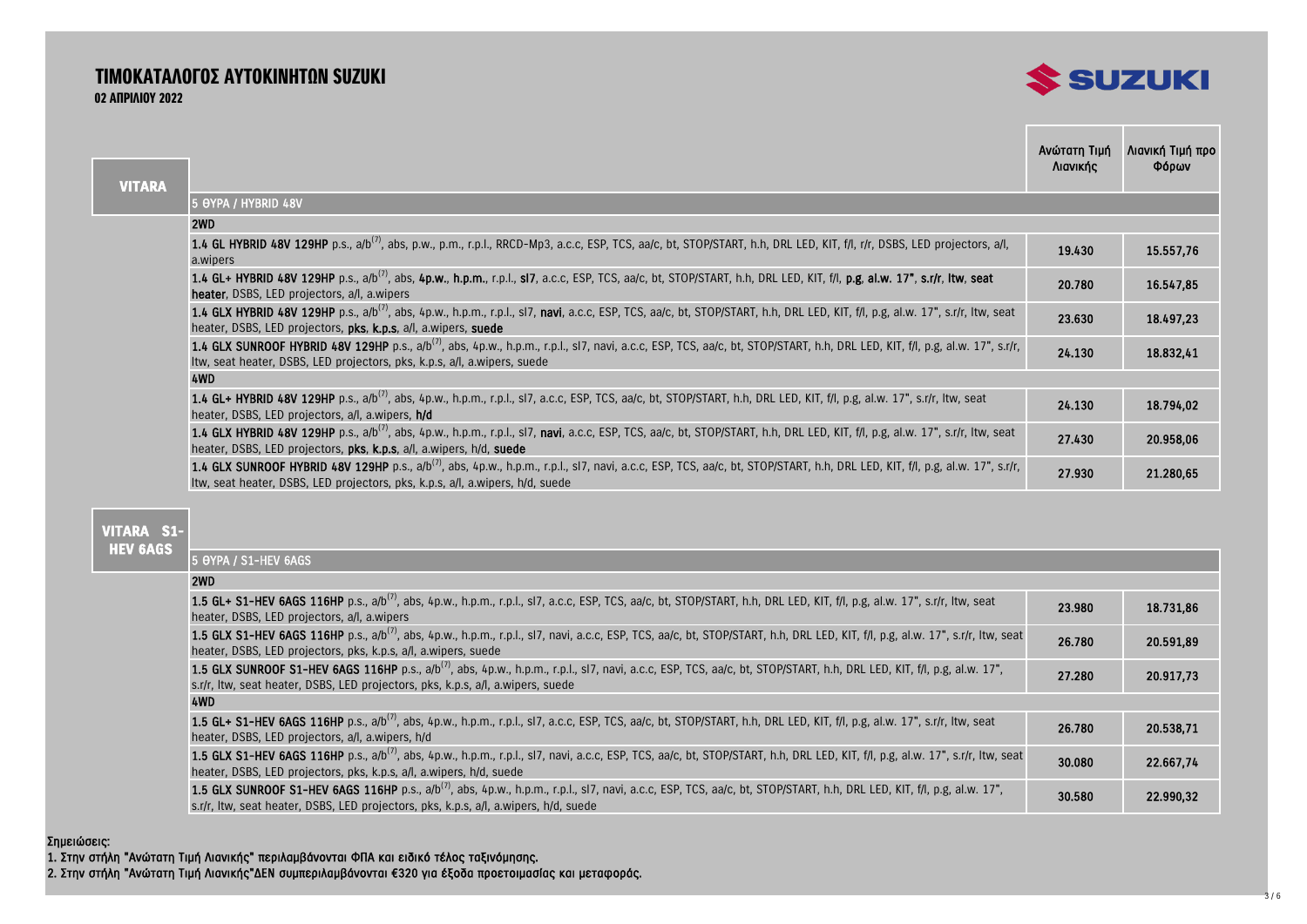# ΤΙΜΟΚΑΤΑΛΟΓΟΣ ΑΥΤΟΚΙΝΗΤΩΝ SUZUKI 02 ΑΠΡΙΛΙΟΥ 2022



the control of the control of the

| <b>NEW</b>     |                                                                                                                                                                                                                                                                    | Ανώτατη Τιμή<br>Λιανικής | Λιανική Τιμή προ<br>Φόρων |
|----------------|--------------------------------------------------------------------------------------------------------------------------------------------------------------------------------------------------------------------------------------------------------------------|--------------------------|---------------------------|
| <b>S-CROSS</b> | 5 OYPA / HYBRID 48V                                                                                                                                                                                                                                                |                          |                           |
|                | 2WD                                                                                                                                                                                                                                                                |                          |                           |
|                | 1.4 GL HYBRID 48V 129HP p.s., a/b <sup>(7)</sup> , abs, 4p.w., h.p.m., r.p.l., a.c.c, ESP, TCS, a/c, bt, h.h, DRL LED, KIT, STOP/START, LED projectors, DSBS, sl7, al.w. 17"                                                                                       | 21.730                   | 17.223,56                 |
|                | 1.4 GL+ HYBRID 48V 129HP p.s., a/b <sup>(7)</sup> , abs, 4p.w., h.p.m., r.p.l., a.c.c, ESP, TCS, aa/c, bt, h.h, DRL LED, KIT, STOP/START, Itw, kps, sl7, LED projectors, seat heater,<br>s.r/r, a/l, a.wipers, f/l, p.g, al.w. 17", DSBS                           | 23.930                   | 18.698,34                 |
|                | 1.4 GLX HYBRID 48V 129HP p.s., a/b <sup>(7)</sup> , abs, 4p.w., h.p.m., r.p.l., a.c.c, ESP, TCS, aa/c, bt, h.h, DRL LED, KIT, STOP/START, Itw, kps, sI9, C360, LED projectors, seat<br>heater, s.r/r, a/l, a.wipers, f/l, p.g, al.w. 17", pks, DSBS, navi, leather | 26.680                   | 20.526,72                 |
|                | 1.4 GLX SUNROOF HYBRID 48V 129HP p.s., a/b(7), abs, 4p.w., h.p.m., r.p.l., a.c.c, ESP, TCS, aa/c, bt, h.h, DRL LED, KIT, STOP/START, Itw, kps, sl9, C360, LED<br>projectors, seat heater, s.r/r, a/l, a.wipers, f/l, p.g, al.w. 17", pks, DSBS, navi, leather      | 27.180                   | 20.852,56                 |
|                | 4WD                                                                                                                                                                                                                                                                |                          |                           |
|                | 1.4 GL+ HYBRID 48V 129HP p.s., a/b <sup>(7)</sup> , abs, 4p.w., h.p.m., r.p.l., a.c.c, ESP, TCS, aa/c, bt, h.h, DRL LED, KIT, STOP/START, Itw, kps, sl7, LED projectors, seat heater,<br>s.r/r, a/l, a.wipers, f/l, p.g, al.w. 17", DSBS                           | 26.730                   | 20.506,45                 |
|                | 1.4 GLX HYBRID 48V 129HP p.s., a/b <sup>(7)</sup> , abs, 4p.w., h.p.m., r.p.l., a.c.c, ESP, TCS, aa/c, bt, h.h, DRL LED, KIT, STOP/START, Itw, kps, sI9, C360, LED projectors, seat<br>heater, s.r/r, a/l, a.wipers, f/l, p.g, al.w. 17", pks, DSBS, navi, leather | 29.980                   | 22.603,23                 |
|                | 1.4 GLX SUNROOF HYBRID 48V 129HP p.s., a/b(7), abs, 4p.w., h.p.m., r.p.l., a.c.c, ESP, TCS, aa/c, bt, h.h, DRL LED, KIT, STOP/START, Itw, kps, sI9, C360, LED<br>projectors, seat heater, s.r/r, a/l, a.wipers, f/l, p.g, al.w. 17", pks, DSBS, navi, leather      | 30.480                   | 22.925,81                 |

Σημειώσεις: 1. Στην στήλη "Ανώτατη Τιμή Λιανικής" περιλαμβάνονται ΦΠΑ και ειδικό τέλος ταξινόμησης. 2. Στην στήλη "Ανώτατη Τιμή Λιανικής"ΔΕΝ συμπεριλαμβάνονται €320 για έξοδα προετοιμασίας και μεταφοράς.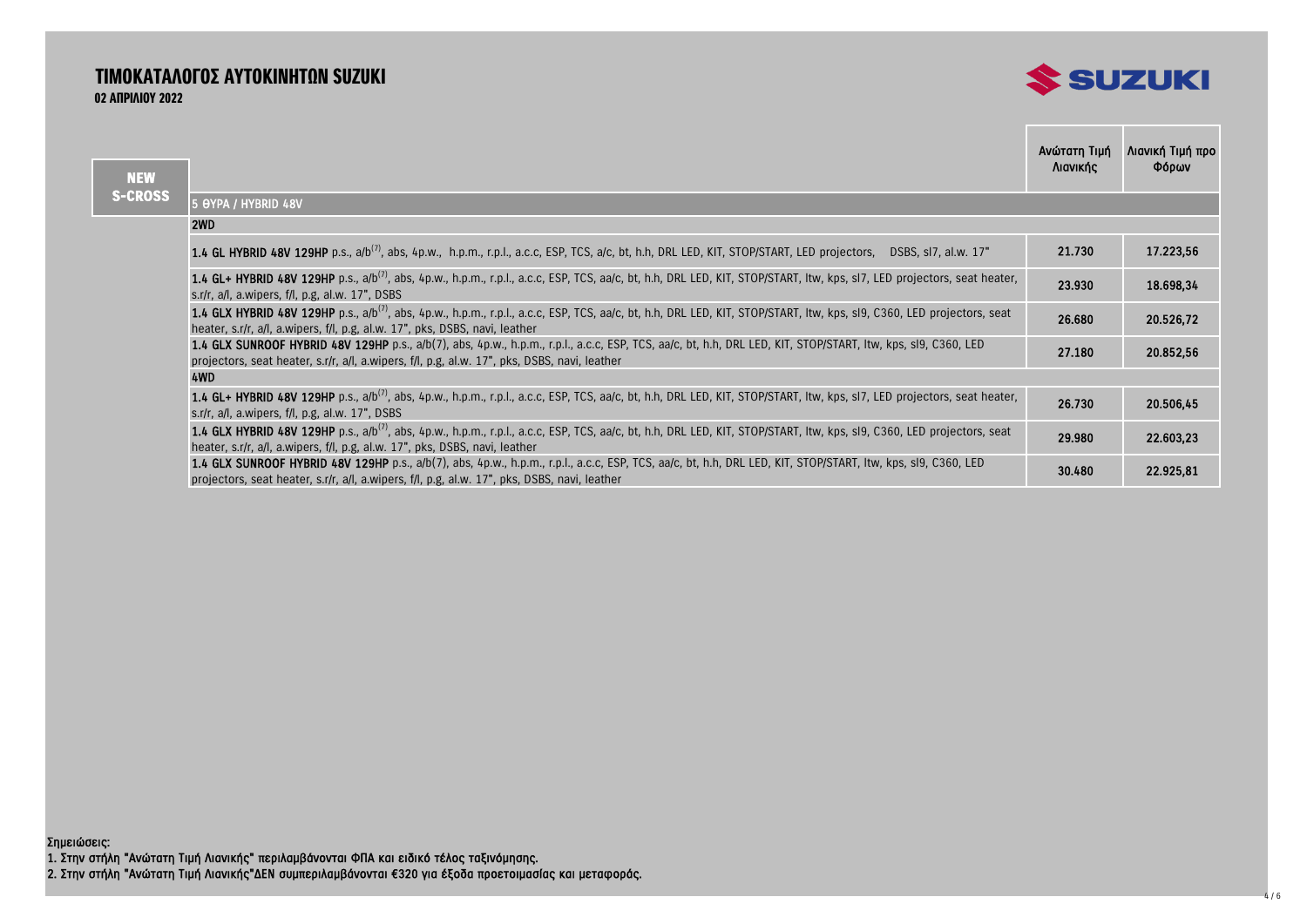# ΤΙΜΟΚΑΤΑΛΟΓΟΣ ΑΥΤΟΚΙΝΗΤΩΝ SUZUKI 02 ΑΠΡΙΛΙΟΥ 2022



| <b>SWACE</b> |                                                                                                                                                                                                                                             | Ανώτατη Τιμή<br>Λιανικής | Λιανική Τιμή προ<br>Φόρων |
|--------------|---------------------------------------------------------------------------------------------------------------------------------------------------------------------------------------------------------------------------------------------|--------------------------|---------------------------|
|              | 15 OYPA / HYBRID E-CVT                                                                                                                                                                                                                      |                          |                           |
|              | 2WD                                                                                                                                                                                                                                         |                          |                           |
|              | 1.8L GL+ Hybrid 122hp p.s., a/b <sup>(7)</sup> , abs, 4p.w., h.p.m., r.p.l., sl8, a.c.c, ESP, TCS, aa/c, bt, STOP/START, h.h, DRL LED, KIT, f/l, p.g, al.w. 16", Itw, seat heater, RBS,<br>LED projectors, a/l, a.wipers, k.p.s.            | 25.480                   | 19.737,39                 |
|              | 1.8L GLX Hybrid 122hp p.s., a/b <sup>(7)</sup> , abs, 4p.w., h.p.m., r.p.l., sl8, a.c.c, ESP, TCS, aa/c, bt, STOP/START, h.h, DRL LED, KIT, f/l, p.g, al.w. 16", Itw, seat heater, RBS,<br>LED projectors, pks, k.p.s, a/l, a.wipers, S-IPA | 27.480                   | 21.048.06                 |

| <b>ACROSS</b> | Ανώτατη Τιμή<br>Λιανικής                                                                                                                                                                                                                | Λιανική Τιμή προ<br>Φόρων |           |
|---------------|-----------------------------------------------------------------------------------------------------------------------------------------------------------------------------------------------------------------------------------------|---------------------------|-----------|
|               | 15 Aypa / Plug-in Hybrid E-cvt                                                                                                                                                                                                          |                           |           |
|               | 4WD                                                                                                                                                                                                                                     |                           |           |
|               | 2,5L GLX Plug-In Hybrid 306hp p.s., a/b <sup>(7)</sup> , abs, 4p.w., h.p.m., r.p.l., sl9, a.c.c, ESP, TCS, aa/c, bt, STOP/START, h.h, DRL LED, KIT, f/l, p.g, al.w. 19", ltw, seat heater,<br>RBS, LED projectors, a/l, a.wipers, k.p.s | 56.580                    | 43.288.66 |

1. Στην στήλη "Ανώτατη Τιμή Λιανικής" περιλαμβάνονται ΦΠΑ και ειδικό τέλος ταξινόμησης. 2. Στην στήλη "Ανώτατη Τιμή Λιανικής"ΔΕΝ συμπεριλαμβάνονται €320 για έξοδα προετοιμασίας και μεταφοράς. Σημειώσεις: